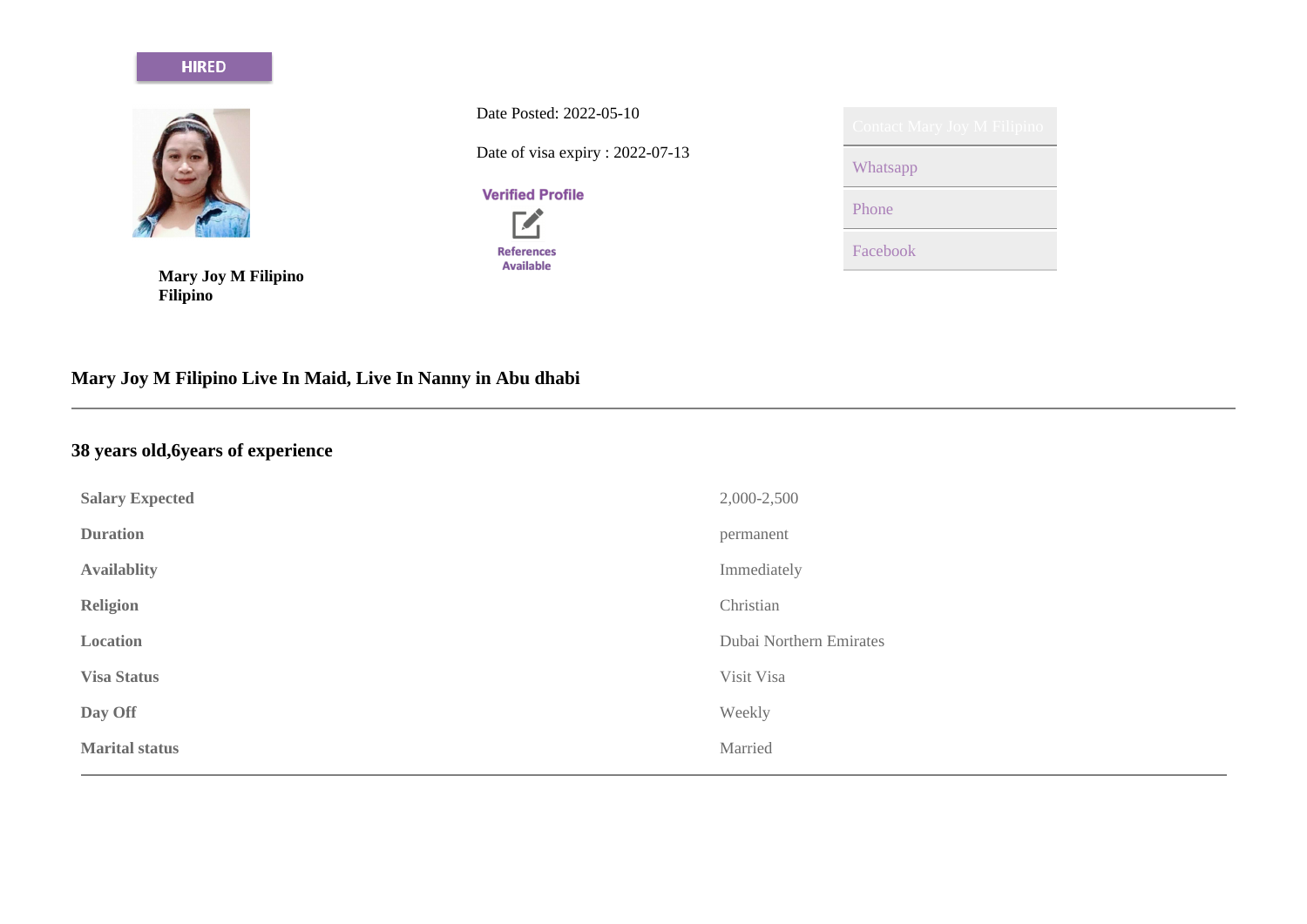# **About Me**

Mary Joy is kind and respectful. Loving and patient care for children. She is a mother of 3 children. She can cook Indian,Chinese and Korean foods. She can follow recipe. She is living in Electra Abu dhabi and she is fully vaccinated. She prefer Sunday offday.

# **Key Skills**

(live In )nanny - Child Care Assist In Kitchen | Cooking Skills | Pet Care - Maid | Elderly Care

#### **Languages**

| English<br>Fair<br>Tagalog<br>Excellent |  |  |
|-----------------------------------------|--|--|
|                                         |  |  |
|                                         |  |  |
|                                         |  |  |
|                                         |  |  |

## **Employment History**

#### **Employer 1**

Date Started Date Ended Location Hong Kong Employer Profile Housemaid/nanny Reason for leaving Finished contract

Job Description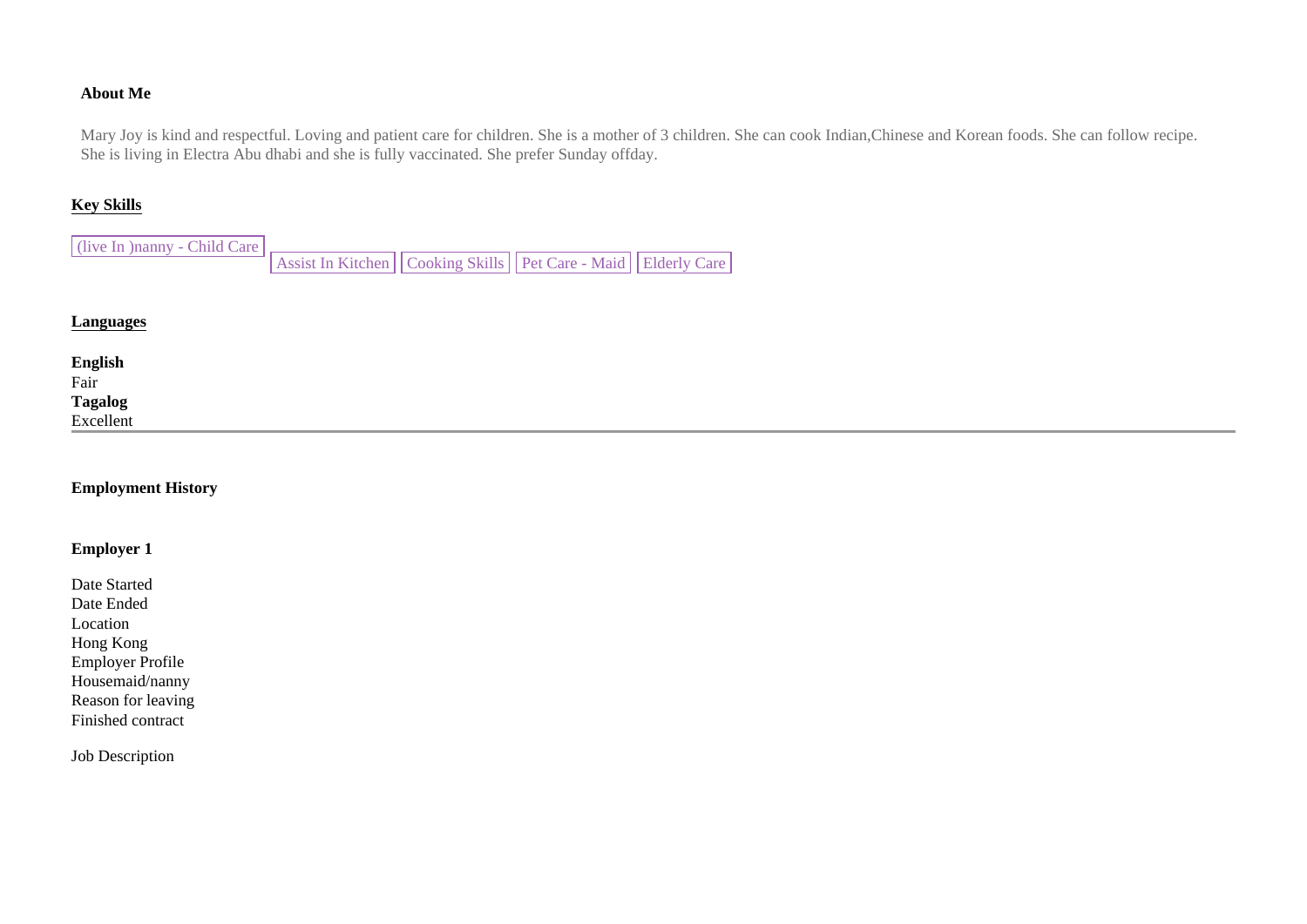Indian-Pakistani family for 2 years.

Took care of 4 and 6 yrs old kid.

Fedding the kids.

Giving a bath.

Cooking food for the family.

Cleaning the house.

Washing and ironing clothes.

# **Employer 2**

| Date Started                      |
|-----------------------------------|
| Date Ended                        |
| Location                          |
| Taiwan                            |
| Employer Profile                  |
| Caregiver                         |
| Reason for leaving                |
| Looking for a better opportunity. |

Job Description

Taiwanese family for 2 years.

Assist the needs of 75 yrs old elderly.

Assist in exercising.

Assist in bathing and eating.

Giving medicine.

Assist going to hospital.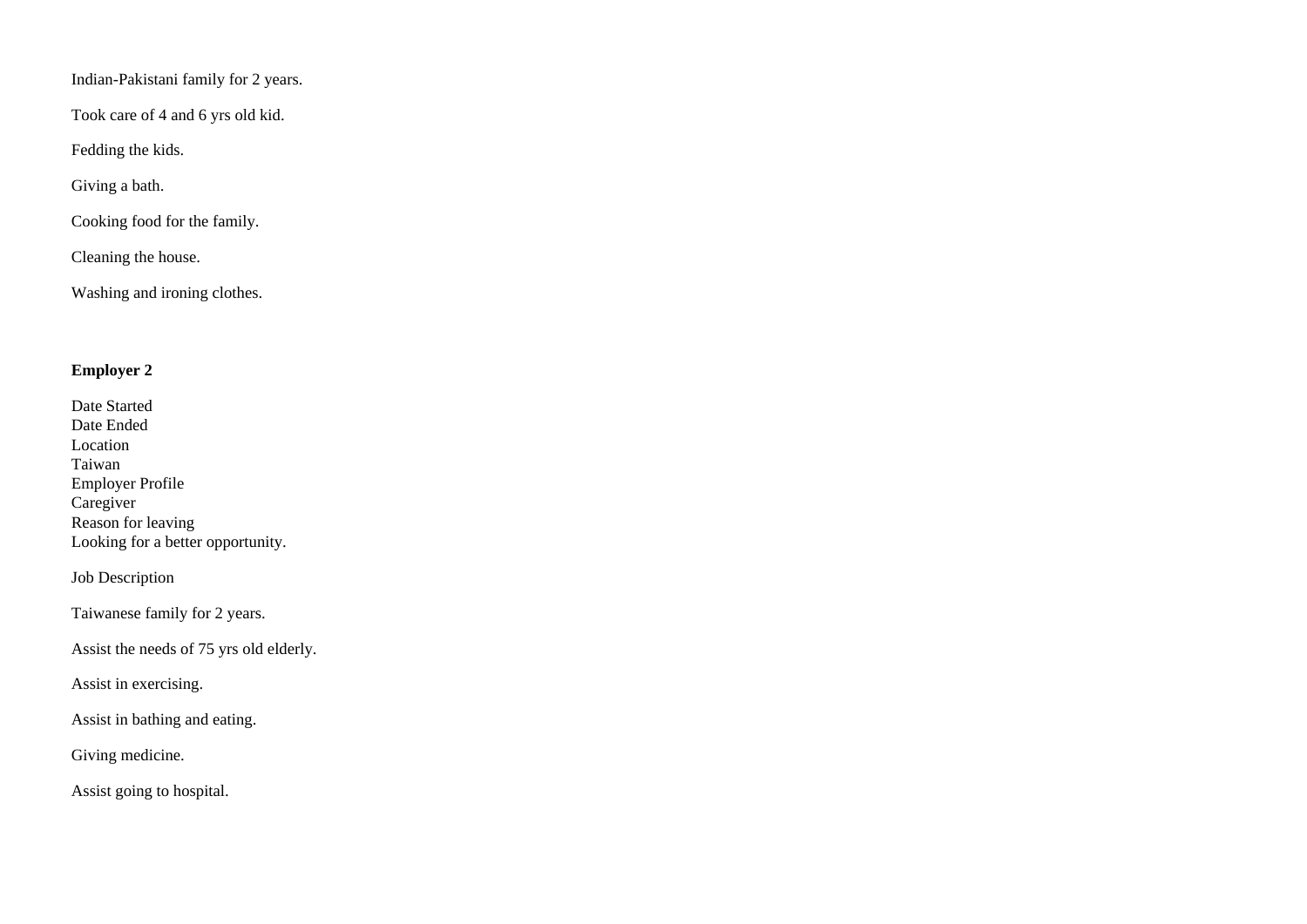# **Employer 3**

Date Started Date Ended Location Taiwan Employer Profile **Caregiver** Reason for leaving Looking for better opportunity.

Job Description

Taiwanese family for 2 years.

Assist the needs of elderly (bedridden).

Giving a bath.

Checkng blood pressure.

Checking blood sugar and vital sign.

Giivng medicine.

Changing diapers.

# **Employer 4**

Date Started Date Ended Location Singapore Employer Profile